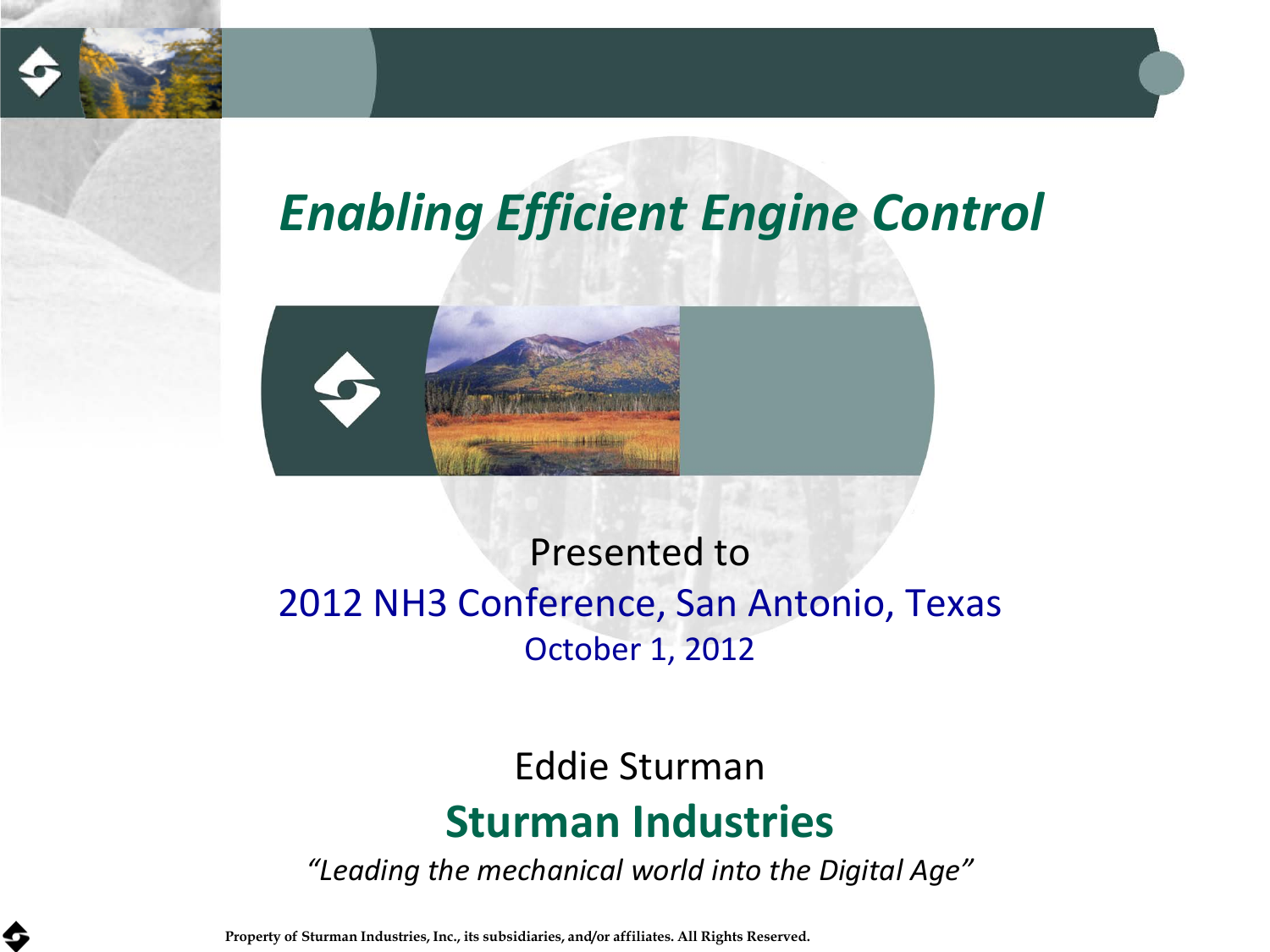### **STURMAN 'ACE"** AIR CONTROLED ENGINE



Property of Sturman Industries, Inc., its subsidiaries, and/or affiliates. All Rights Reserved.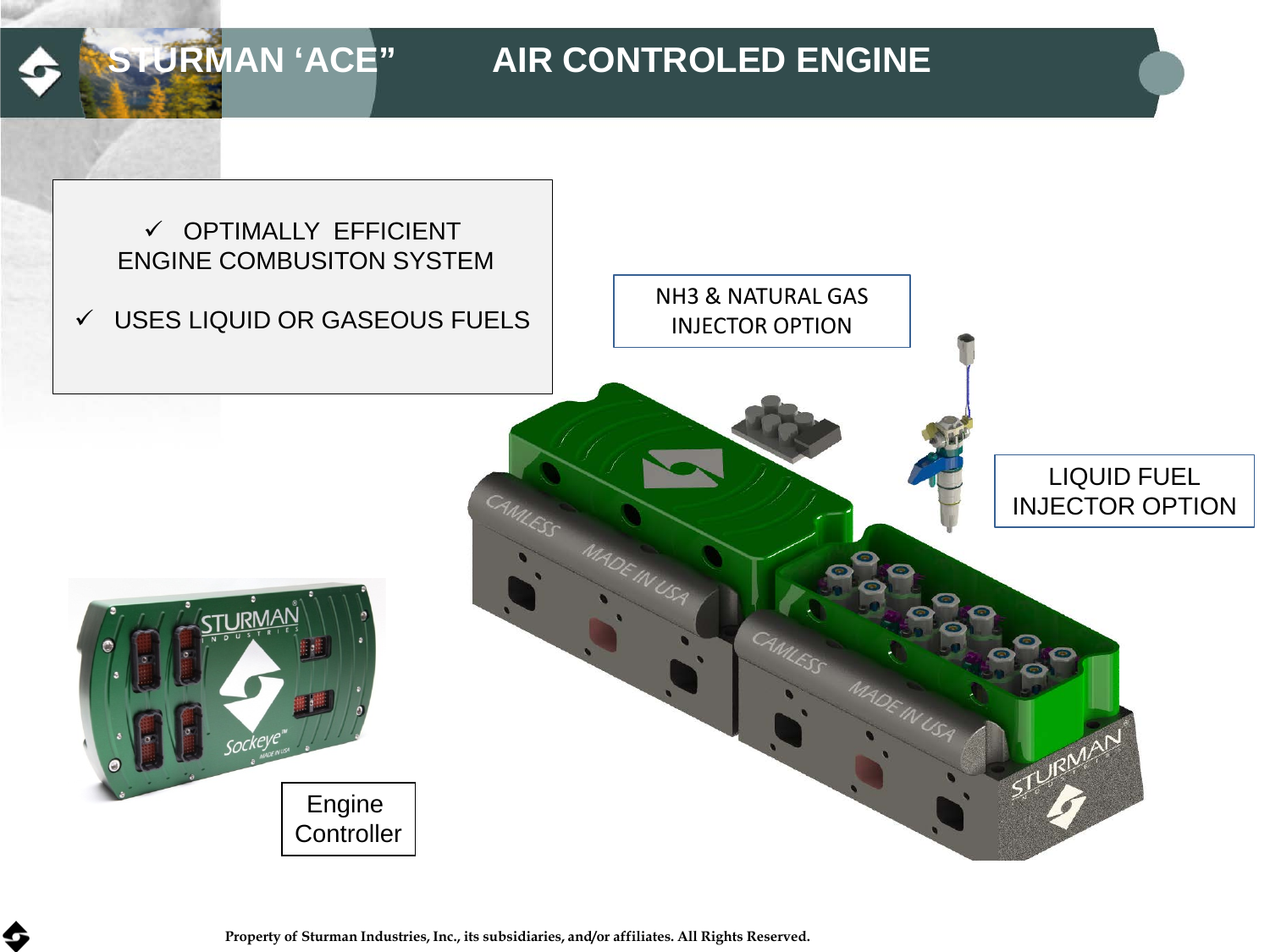

#### Sturman Solution: Air Controlled Engine (A.C.E)

(Only one of the various versions is shown below)

- □ Reduce Fuel Consumption
- Increase torque, power
- **Downsize**
- $\Box$  Increase range
- Environmentally clean (no EGR/SCR needed)
- For mobile and stationary
- D Economical
- Concepts with Air Hybrid available
- □ All Fuels
- Compression ignition / H.C.C.I.
- □ Camless Hydraulic Valve Actuation
- $\Box$  Infinitely variable effective compression ratio
- □ Closed Loop Combustion Control
- $\Box$  Modify existing head or new head
- **Efficient flexible multi-cycle**



C: compressor, T: turbine, I: intake valve, E: exhaust valve, B: Bell valve, PS: press. sensor, F: Fuel fumigation

Work of Sturman Advanced Products Group

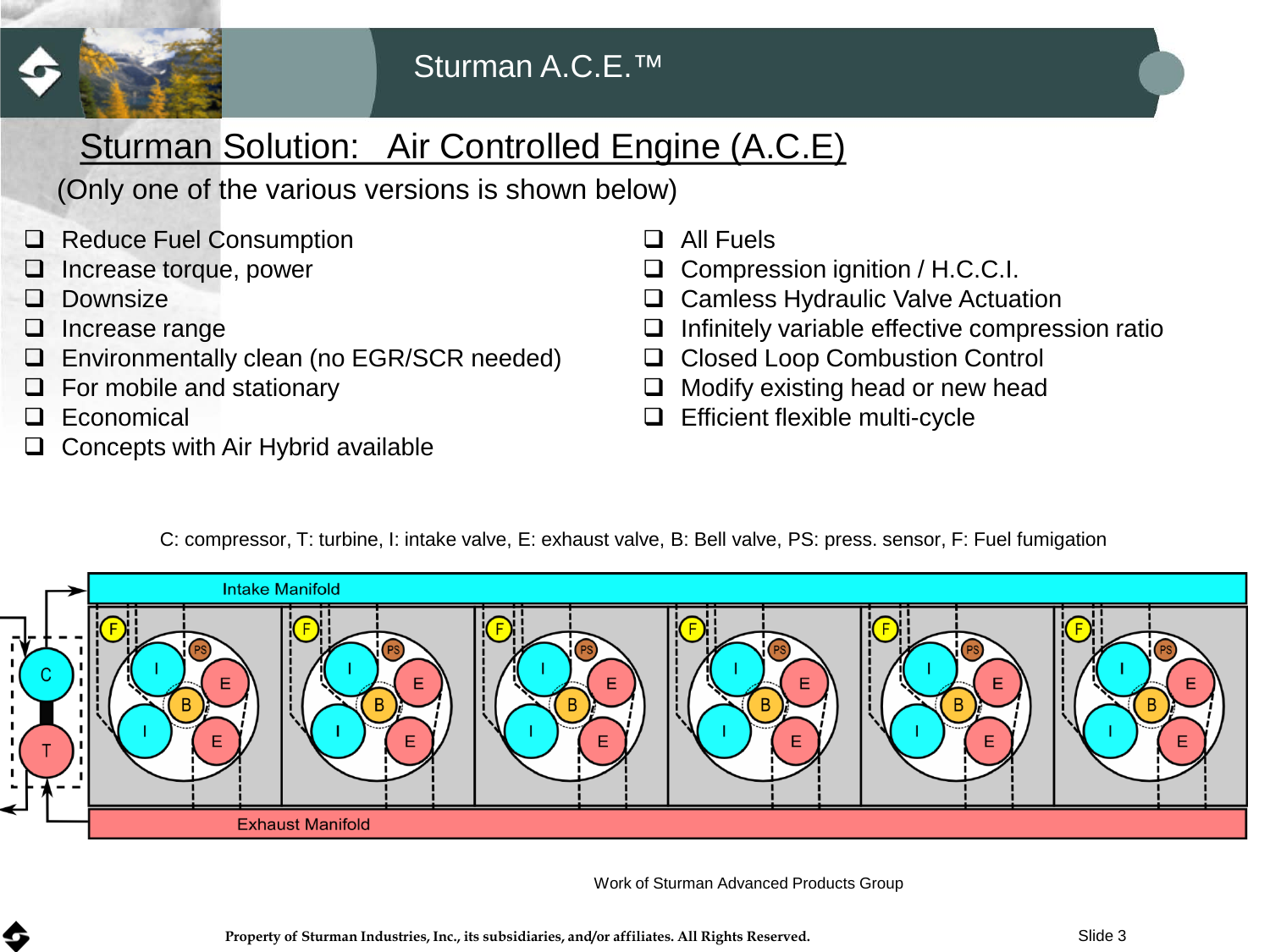

#### Sturman A.C.E.™

#### Currently Tested Single Cylinder ACE Configuration



Work of Sturman Advanced Products Group

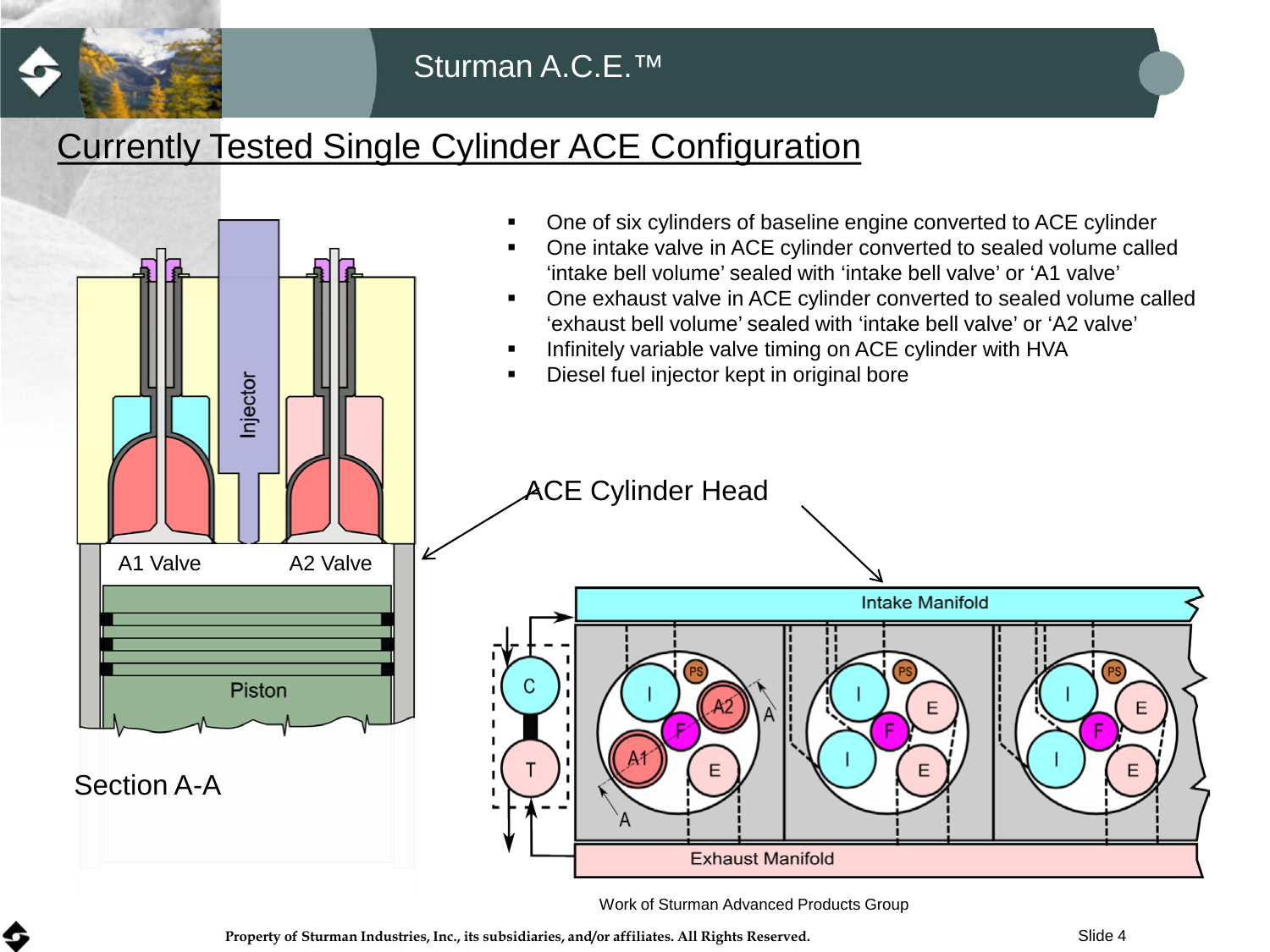

\$

#### Simulation of ACE, high load

#### Use the heat release trace determined for Test Point #270



- Baseline compr. ratio = 13.4
- $I$  IMEP = 21.4 Bar
- $\blacksquare$  Indicated Efficiency = 44.5 %
- Peak Cyl. Pressure =  $177$  Bar
- Peak Cyl. Tempr.  $= 1715 K$
- Excess air ratio (Lambda) = 2.5
- Load is limited by Lambda
- **Lambda is limited by** turbocharger

Work of Sturman Advanced Products Group